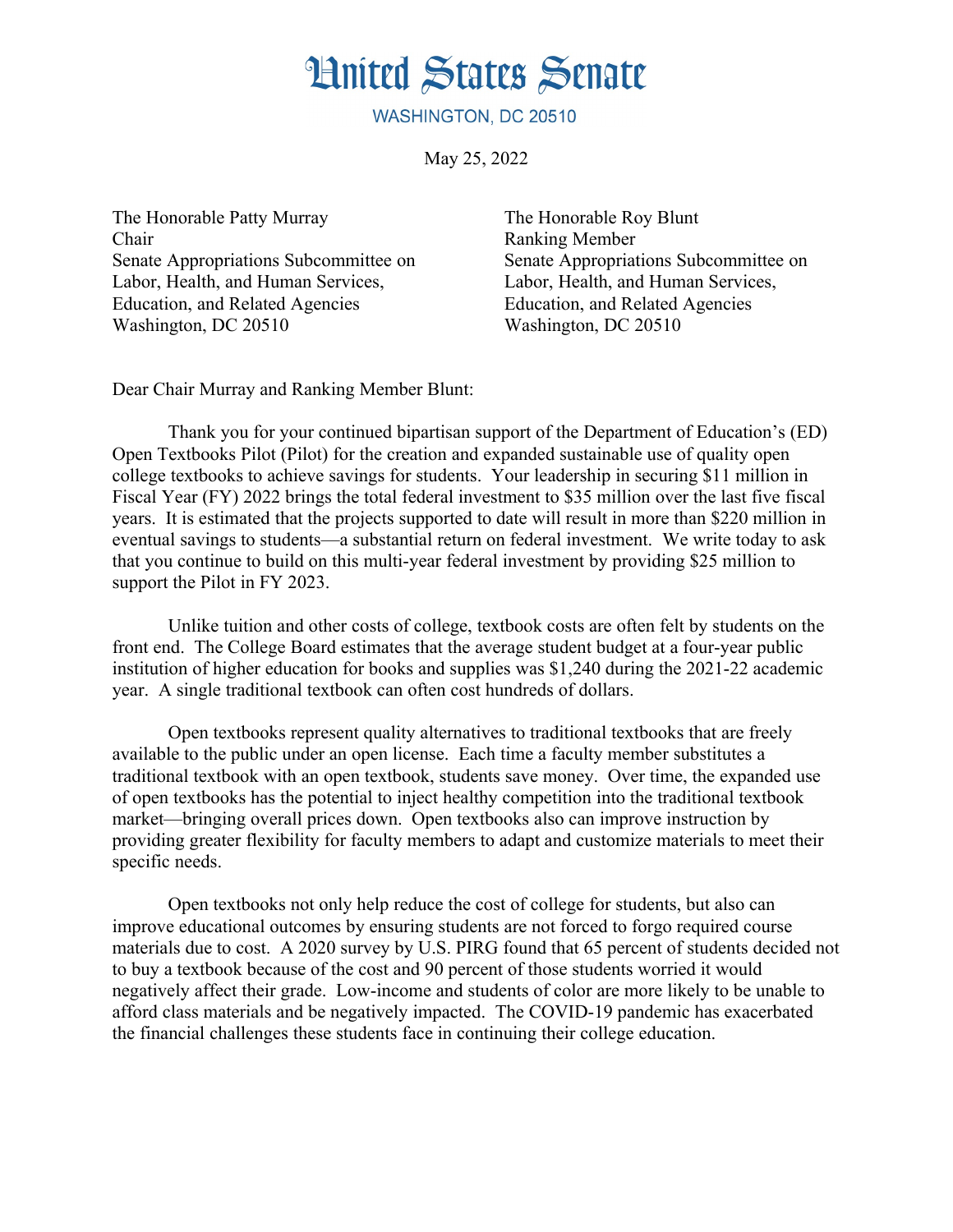That same U.S. PIRG survey found that 82 percent of students who reported missing a meal due to the pandemic also reported forgoing buying textbooks because of the cost. As colleges potentially face transitioning between in-person and remote learning with new variants and future surges, free online materials can help address resulting access issues.

There is growing demand among the higher education community for this program. Over the course of the Pilot, ED has received 59 applications for projects while only being able to fund 16—just around a 25 percent. We believe an increase to \$25 million in FY23 is needed to keep up the exciting momentum this program has built toward increasing savings for students over its few short years in existence. Additional funds would support more projects and achieve more savings for a greater number of students. Previous federal investments in the Open Textbook Pilot show a bipartisan commitment to making college more affordable for students and families. We respectfully urge you to continue the growth of this commitment in FY 2023.

Thank you for your consideration.

Sincerely,

Richard J. Durbin United States Senator

Tina Smith United States Senator

P. Casey, Jr. United States Senator

Angus S. King, Jr. United States Senator

hema United States Senator

Maggie Hassan

United States Senator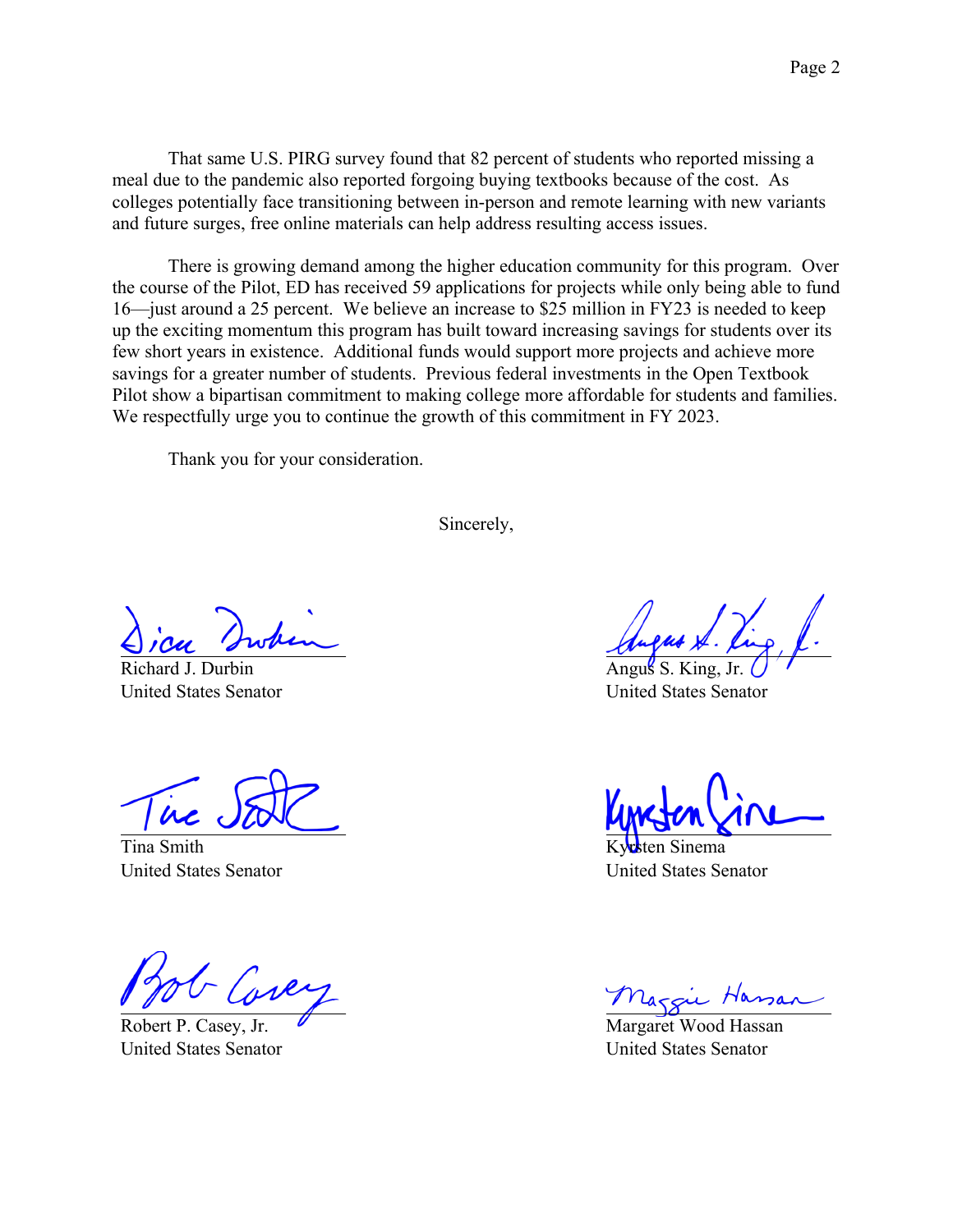Thured Brown

Sherrod Brown United States Senator

rcti Brian Schatz

United States Senator

Richard Blumenthal United States Senator

Chris Van Hollen United States Senator

Tammy Ovekwath

TammyDuckworth United States Senator

Thomas R. Carper United States Senator

**M**erklev

United States Senator

Tammy Baldwin United States Senator

 $\sqrt{2}$ Cardin

Benjamin L. Cardin United States Senator

Maria Cantwell United States Senator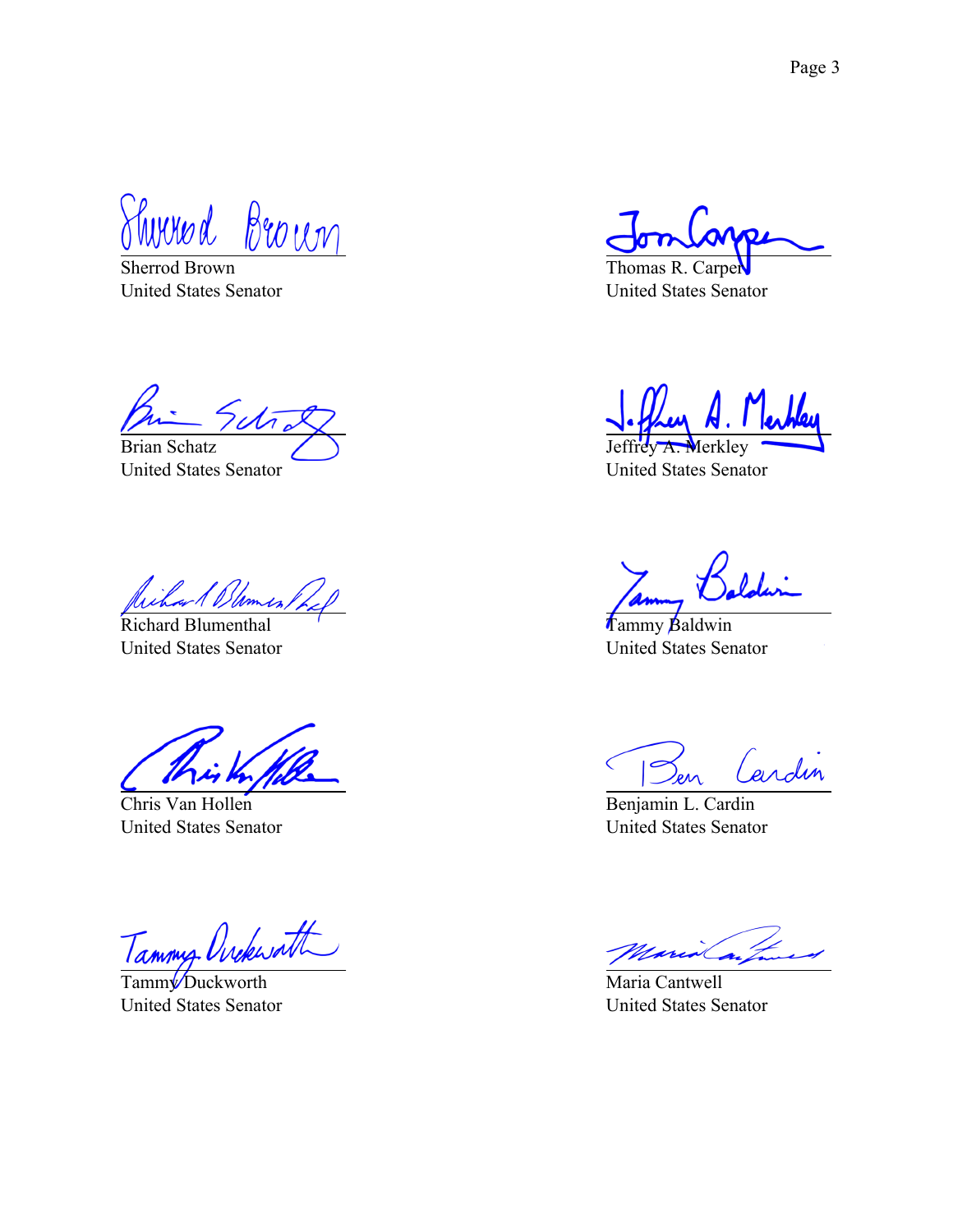$\overline{O}$ 

Jack Reed United States Senator

Alex Padilla

United States Senator

Christopher S. Murphy United States Senator

Magu K. Diaro

Mazie K. Hirono United States Senator

Amy Klobuchar United States Senator

Dianne Feinstein United States Senator

 $\omega$ 

Ron Wyden United States Senator

Edward J. Ma

United States Senator

 $R.145WE$ 

Raphael G. Warnock United States Senator

Martin Heinrich United States Senator